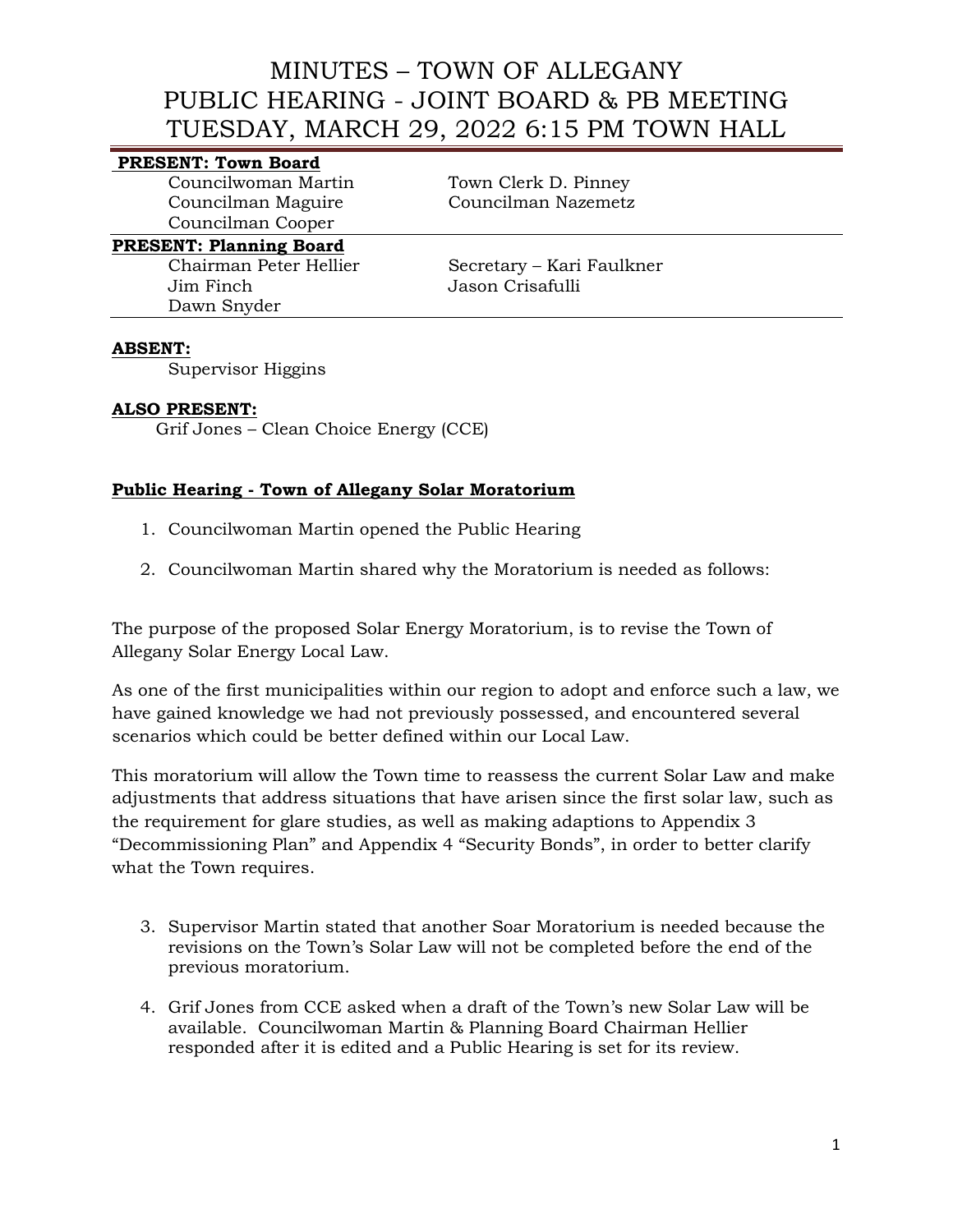# **#71-MOTION TO CLOSE THE PUBLIC HEARING**

Motion by Councilman Nazemetz to close the public hearing at 6:20 pm. 2nd by Councilman Maguire. Higgins-absent, Martin- aye, Cooper-aye, Maguire-aye, Nazemetz-aye. CARRIED:

# **Special Joint Meeting 6:30 PM - Town Board & Planning Board**

## **Salute to the Flag opened the meeting**

#### **NEW BUSINESS**

1. Adopt Solar Moratorium (Local Law #1 of 2022)

#### **Motion # 72 of 2022**

Motion by: Councilwoman Martin 2<sup>nd</sup> by: Councilman Maguire

# **LOCAL LAW NUMBER 1 - 2022 TOWN OF ALLEGANY, COUNTY OF CATTARAUGUS, NEW YORK**

A local law establishing a six (6) month moratorium on applications, approvals and/or construction or installation of Commercial Solar Energy Facilities and/or Solar Farms in the Town of Allegany, New York.

BE IT ENACTED BY THE TOWN BOARD OF THE TOWN OF ALLEGANY NEW YORK AS FOLLOWS:

## Section 1. Title

This Law shall be known as the "2022 Town of Allegany Commercial Solar Energy Facility and Commercial Solar Farm Moratorium Law.

#### Section 2. Purpose and Intent

The Town of Allegany presently has an established Zoning Ordinance for the Town of Allegany, New York and a Solar Energy Local Law.

The Town Board of the Town of Allegany is concerned that the current Solar Energy Local Law does not adequately address set back and lot coverage requirements, glare concerns, security bonds or decommissioning plans, among other things.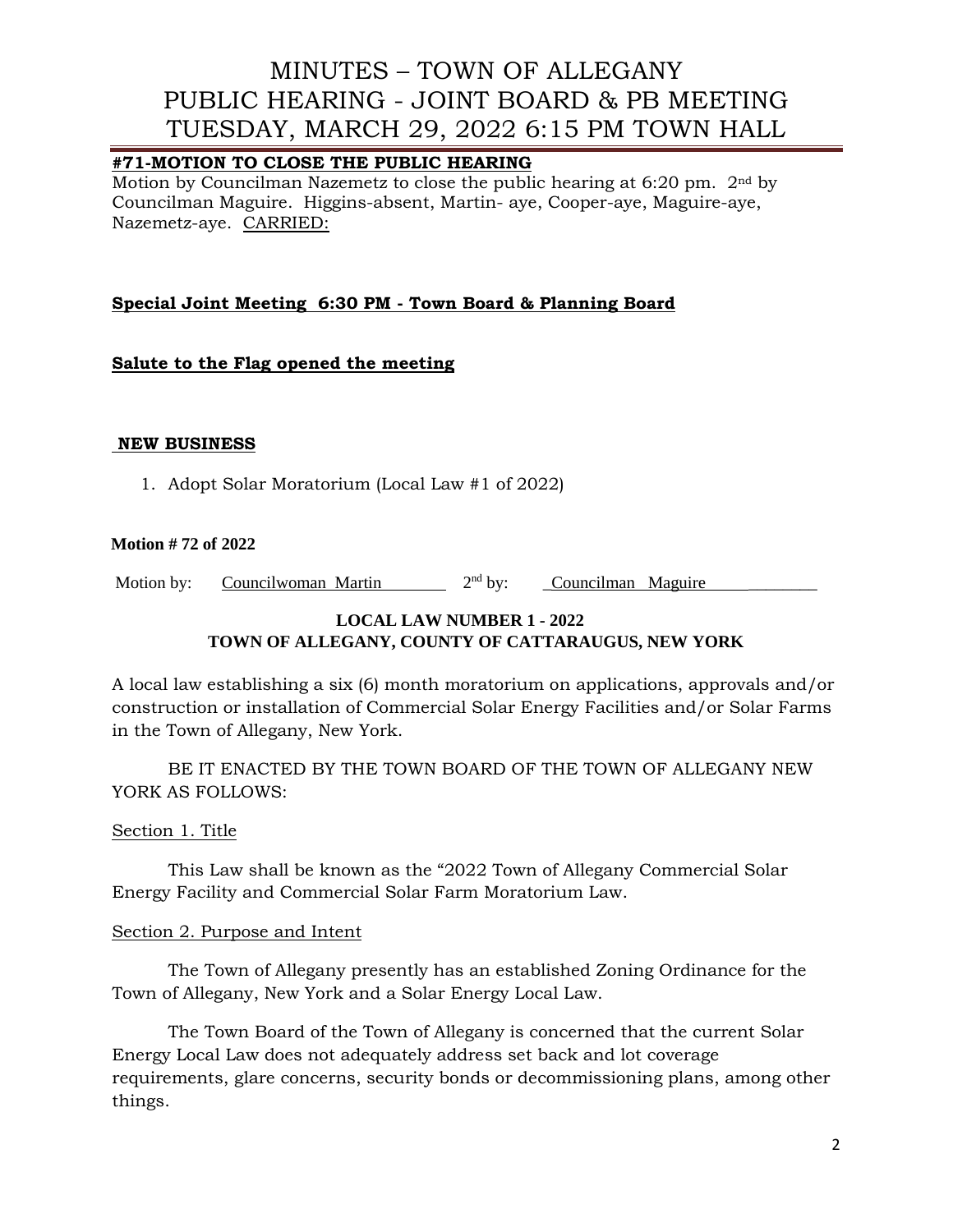The Town Board of the Town of Allegany is of the opinion that the current Solar Energy Local Law should be reviewed in its entirety to better address the concerns outlined above and to clarify the application process.

The Town Board of the Town of Allegany finds that a moratorium is in the public interest and should be enacted to enable the Town of Allegany to review and reassess the application process for Commercial Solar Energy Facilities and/or Commercial Solar Farms in the Town of Allegany, New York.

## Section 3. Moratorium

- A. A Moratorium on the construction or installation or for issuing building permits, site plan approval and/or any zoning permits or variances for the installation, construction, modification, alteration, approval or extension of Commercial Solar Energy Facilities and/or Commercial Solar Farms is hereby imposed for a period of six (6) months from the effective date of this Local Law. During the period of this moratorium the Town of Allegany, including but not limited to, the Code Enforcement Officer, Planning Board or Zoning Board of Appeals shall not accept any application for new construction or installation of Commercial Solar Energy Facilities and/or Commercial Solar Farms in the Town of Allegany.
- B. For the purposes of this Local Law, the terms Commercial Solar Energy Facilities and/or Commercial Solar Farms are defined as follows: COMMERCIAL SOLAR ENERGY FACILITIES – any facility designed to generate electric power to be marketed, sold or used for other than the power demands of any improvements on the property in which such facility is located. Excluded from the definition and from the scope of this moratorium are Solar Energy Facilities which are residential or accessory uses as roof mounted on ground pole-mounted solar energy systems occupying ¼ acre or less of area for the site of installation.

COMMERCIAL SOLAR FARM – a collection of solar panels covering  $\frac{1}{4}$ acre or more of land which are designed to capture sunlight and convert it into electricity. This shall include all freestanding and ground pole-mounted photovoltaic and parabolic solar installations.

C. This action is exempt under SEQRA pursuant to 6 NYCRR Section 617.5 (30) as a type 11 action involving the adoption on a moratorium on land development or construction, and the moratorium is enacted by the Town of Allegany pursuant to its authority to adopt local laws under Article IX of the New York State Constitution and Municipal Home Rule Law Section 10.